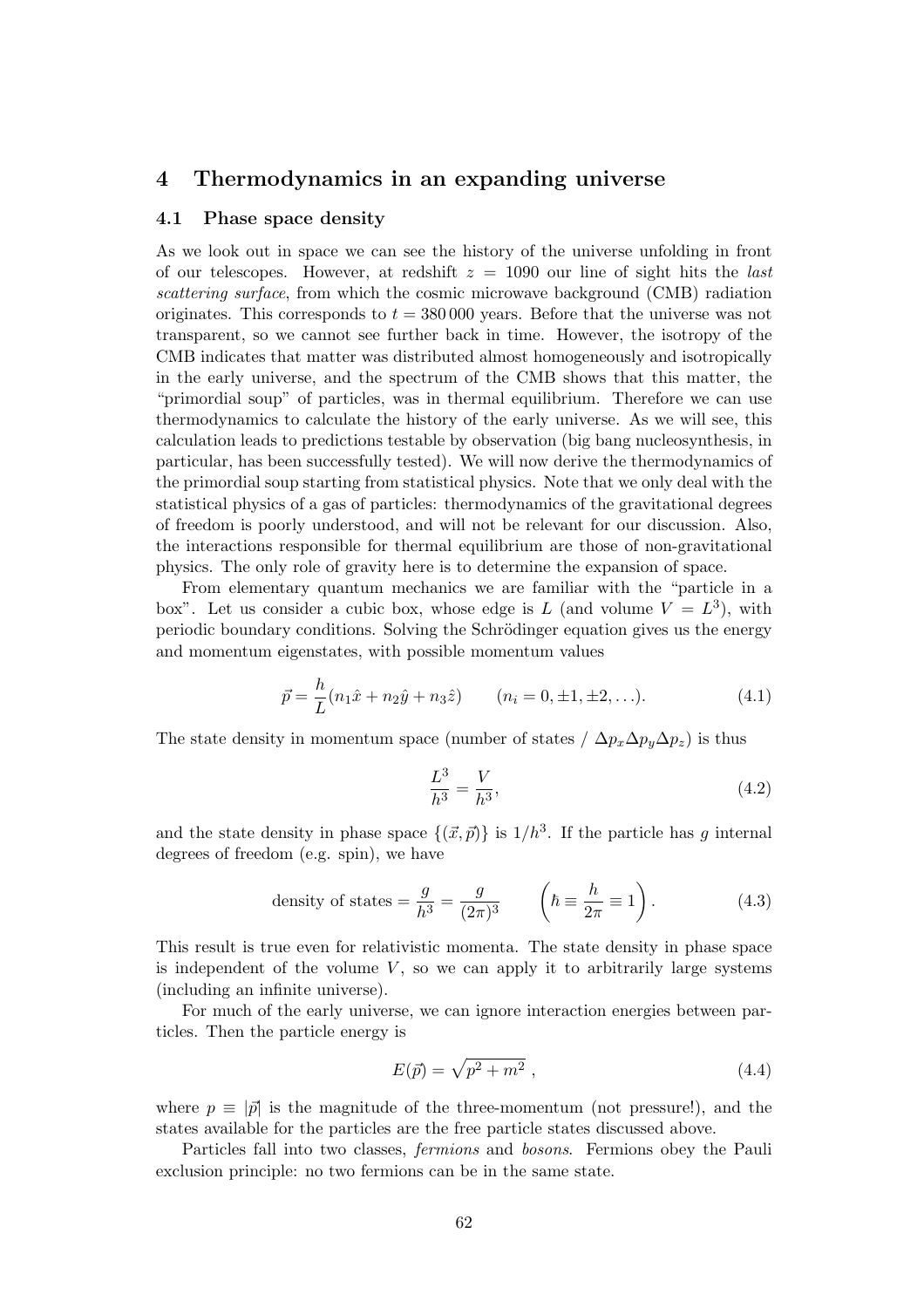In thermodynamic equilibrium the *distribution function*, or the expectation value f of the occupation number of a state, depends only on the energy of the state. According to statistical physics, it is

$$
f(\vec{p}) = \frac{1}{e^{(E-\mu)/T} \pm 1} \tag{4.5}
$$

where + is for fermions and  $-$  is for bosons. (In the case of fermions, for which  $f \leq 1$ , f gives the probability that a state is occupied.) This equilibrium distribution has two parameters, the *temperature T*, and the *chemical potential*  $\mu$ . The temperature is related to the energy density in the system and the chemical potential is related to the number density  $n$  of particles in the system. Note that since we use the relativistic formula for the particle energy  $E$ , which includes the mass  $m$ , the mass is also "included" in the chemical potential  $\mu$ . Thus, in the nonrelativistic limit both  $E$  and  $\mu$  differ from the corresponding quantities of nonrelativistic statistical physics by m, in such a way that  $E - \mu$  and the distribution functions remain the same.

If there is no conserved particle number in the system (this is true for e.g. a photon gas), then  $\mu = 0$  in equilibrium.

The particle density in phase space is the density of states times their occupation number,

$$
\frac{g}{(2\pi)^3}f(\vec{p}).\tag{4.6}
$$

We get the particle density in (ordinary) space by integrating over the momentum space. We thus have the following quantities:

number density 
$$
n_i = \frac{g_i}{(2\pi)^3} \int f_i(\vec{p}) d^3p
$$
 (4.7)

energy density 
$$
\rho_i = \frac{g_i}{(2\pi)^3} \int E_i(\vec{p}) f_i(\vec{p}) d^3p
$$
 (4.8)

pressure 
$$
p_i = \frac{g_i}{(2\pi)^3} \int \frac{|\vec{p}|^2}{3E_i} f_i(\vec{p}) d^3p
$$
. (4.9)

The index *i* here labels different particle species, which have different masses  $m_i$  and corresponding energies  $E_i(\vec{p}) = \sqrt{p^2 + m_i^2}$ . The above discussion applies separately to each particle species.

We won't need it, but let's note for the sake of completeness that the general expression for the energy-momentum tensor for a single species is

$$
T^{\alpha}_{\ \beta}(t,\vec{x}) = \frac{g}{(2\pi)^3} \int \frac{d^3p}{E} p^{\alpha} p_{\beta} f(t,\vec{x},\vec{p}) , \qquad (4.10)
$$

where the four-momentum is  $p^{\alpha} = (E, \vec{p})$ , with  $p^{\alpha} p_{\alpha} = -m^2$ .

### 4.2 Equilibrium distributions

If particle species *i* has the above distribution for some  $\mu_i$  and  $T_i$ , we say the species is in kinetic equilibrium. If the system is in thermal equilibrium, all species have the same temperature,  $T_i = T$ . If the system is in *chemical equilibrium* ("chemistry") here refers to reactions where particles change into other species), the chemical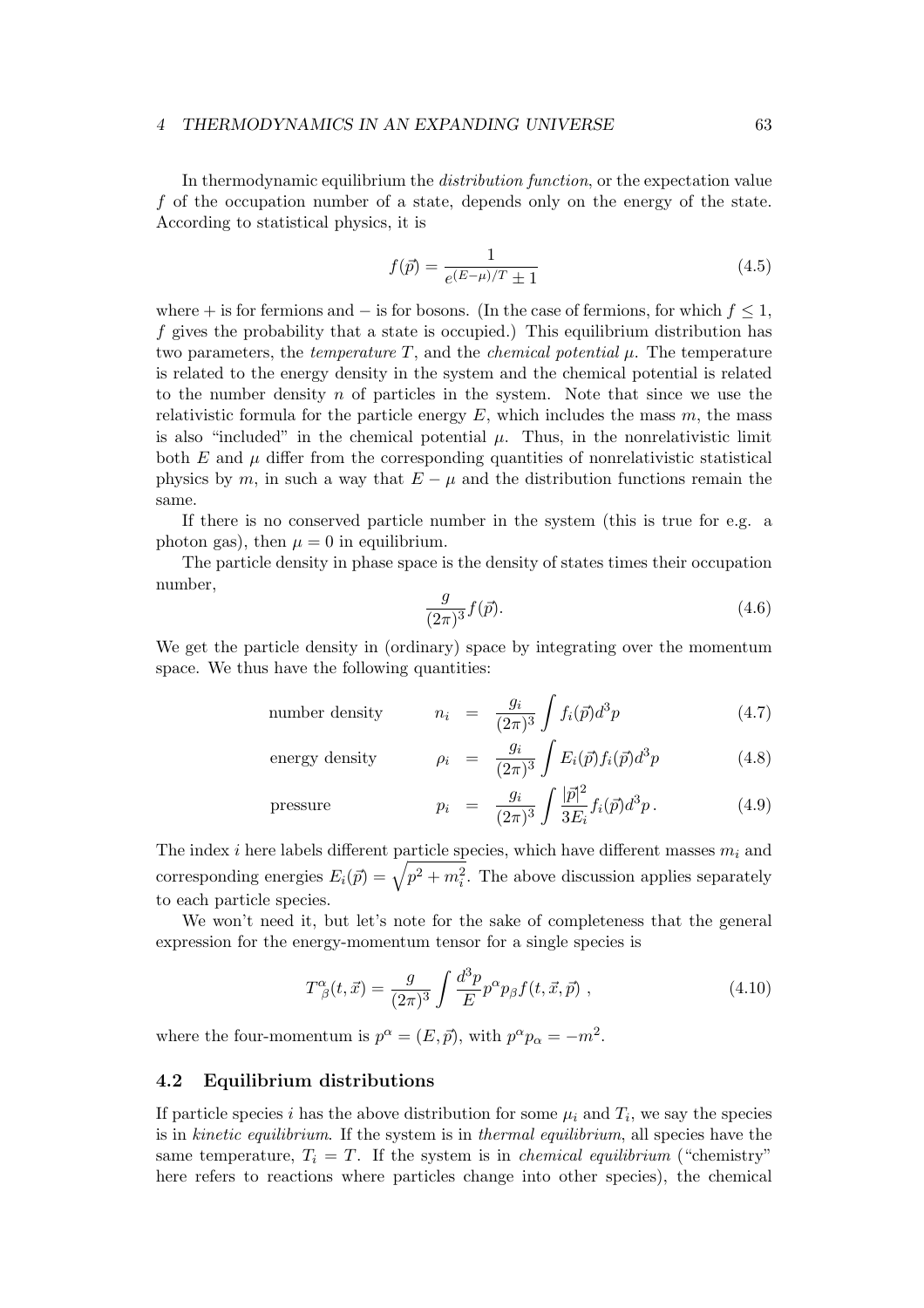potentials of different particle species are related according to the reaction formulae. For example, if we have a reaction

$$
i + j \quad \leftrightarrow \quad k + l \,, \tag{4.11}
$$

then

$$
\mu_i + \mu_j = \mu_k + \mu_l. \tag{4.12}
$$

Thus all chemical potentials can be expressed in terms of the chemical potentials of conserved quantities, e.g. the baryon number chemical potential,  $\mu_B$ . There are thus as many independent chemical potentials as there are independent conserved particle numbers. For example, if the chemical potential of particle species i is  $\mu_i$ , then the chemical potential of the corresponding antiparticle is  $-\mu_i$ .

As the universe expands,  $T$  and  $\mu$  change in such a way that the energy continuity equation is satisfied and conserved quantum numbers remain constant. In principle, an expanding universe is not in equilibrium. The expansion is however so slow that the particle soup usually has time to settle close to local equilibrium. (And since the universe is homogeneous, the local values of thermodynamic quantities are also global values). From the remaining numbers of fermions (electrons and nucleons) in the present universe, we can conclude that in the early universe we had  $|\mu| \ll T$  for them when  $T \gg m$ . (We don't know the chemical potentials of the three neutrino species, but they are usually assumed to be small, too.) If the temperature is much greater than the mass,  $T \gg m$ , the *ultrarelativistic limit*, we can approximate  $E = \sqrt{p^2 + m^2} \approx p.$ 

For  $|\mu| \ll T$  and  $m \ll T$ , we approximate  $\mu = 0$  and  $m = 0$  to get the following formulae

$$
n = \frac{g}{(2\pi)^3} \int_0^\infty \frac{4\pi p^2 dp}{e^{p/T} \pm 1} = \begin{cases} \frac{3}{4\pi^2} \zeta(3) g T^3 & \text{fermions} \\ \frac{1}{\pi^2} \zeta(3) g T^3 & \text{bosons} \end{cases} \tag{4.13}
$$

$$
\rho = \frac{g}{(2\pi)^3} \int_0^\infty \frac{4\pi p^3 dp}{e^{p/T} \pm 1} = \begin{cases} \frac{7}{8} \frac{\pi^2}{30} gT^4 & \text{fermions} \\ \frac{\pi^2}{30} gT^4 & \text{bosons} \end{cases}
$$
(4.14)

$$
p = \frac{g}{(2\pi)^3} \int_0^\infty \frac{\frac{4}{3}\pi p^3 dp}{e^{p/T} \pm 1} = \frac{1}{3}\rho \approx \begin{cases} 1.0505nT & \text{fermions} \\ 0.9004nT & \text{bosons} \end{cases}
$$
(4.15)

For the average particle energy we get

$$
\langle E \rangle = \frac{\rho}{n} = \begin{cases} \frac{7\pi^4}{180\zeta(3)} T \approx 3.151T & \text{fermions} \\ \frac{\pi^4}{30\zeta(3)} T \approx 2.701T & \text{bosons.} \end{cases}
$$
(4.16)

In the above,  $\zeta$  is the Riemann zeta function, with  $\zeta(3) \equiv \sum_{n=1}^{\infty} n^{-3} = 1.20206$ .

If the chemical potential vanishes,  $\mu = 0$ , there are equal numbers of particles and antiparticles. If  $\mu \neq 0$ , we find for fermions in the ultrarelativistic limit  $T \gg m$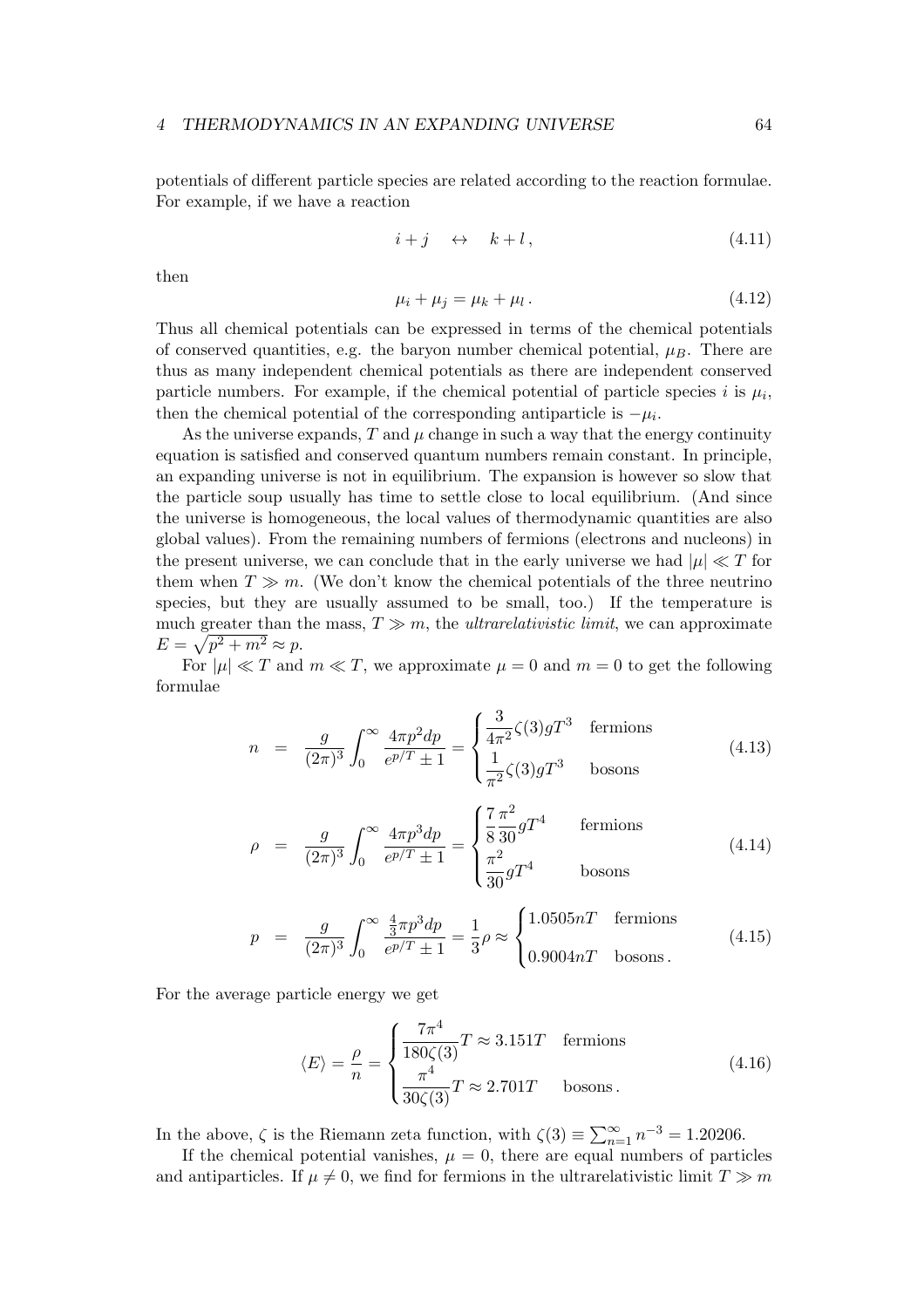(i.e. for  $m = 0$ , but  $\mu \neq 0$ ) the "net particle number"

$$
n - \bar{n} = \frac{g}{(2\pi)^3} \int_0^\infty dp \, 4\pi p^2 \left( \frac{1}{e^{(p-\mu)/T} + 1} - \frac{1}{e^{(p+\mu)/T} + 1} \right)
$$
  
= 
$$
\frac{gT^3}{6\pi^2} \left( \pi^2 \frac{\mu}{T} + \left( \frac{\mu}{T} \right)^3 \right)
$$
(4.17)

and the total energy density

$$
\rho + \bar{\rho} = \frac{g}{(2\pi)^3} \int_0^\infty dp \, 4\pi p^3 \left( \frac{1}{e^{(p-\mu)/T} + 1} + \frac{1}{e^{(p+\mu)/T} + 1} \right)
$$
  
=  $\frac{7}{8} g \frac{\pi^2}{15} T^4 \left( 1 + \frac{30}{7\pi^2} \left( \frac{\mu}{T} \right)^2 + \frac{15}{7\pi^4} \left( \frac{\mu}{T} \right)^4 \right).$  (4.18)

Note that the last forms in equations (4.17) and (4.18) are exact, not just truncated series. (The difference  $n - \bar{n}$  and the sum  $\rho + \bar{\rho}$  lead to a nice cancellation between the two integrals. We don't get such an elementary form for the individual  $n, \bar{n}, \rho$ ,  $\bar{\rho}$ , or the sum  $n + \bar{n}$  and the difference  $\rho - \bar{\rho}$  when  $\mu \neq 0$ .)

In the nonrelativistic limit,  $T \ll m$  and  $T \ll m - \mu$ , the typical kinetic energies are much below the mass m, so we can approximate  $E = m + p^2/2m$ . The second condition,  $T \ll m - \mu$ , leads to occupation numbers  $\ll 1$ , a *dilute* system. This second condition is usually satisfied in cosmology when the first one is. (It is violated in systems of high density, such as white dwarf stars and neutron stars.) We can then approximate

$$
e^{(E-\mu)/T} \pm 1 \approx e^{(E-\mu)/T}, \tag{4.19}
$$

so that the boson and fermion expressions become equal<sup>1</sup>, and we get (exercise)

$$
n = g\left(\frac{m}{2\pi}\right)^{3/2}e^{-\frac{m-\mu}{T}}
$$
\n(4.20)

$$
\rho = n \left( m + \frac{3T}{2} \right) \tag{4.21}
$$

$$
p = nT \ll \rho \tag{4.22}
$$

$$
\langle E \rangle = m + \frac{3T}{2} \tag{4.23}
$$

$$
n - \bar{n} = 2g\left(\frac{m}{2\pi}\right)^{\frac{3}{2}}e^{-\frac{m}{T}}\sinh\frac{\mu}{T}.
$$
 (4.24)

In the general case, where neither  $T \ll m$ , nor  $T \gg m$ , the integrals don't give elementary functions, but  $n(T)$ ,  $\rho(T)$ , etc. need to be calculated numerically for the region  $T \sim m$ .<sup>2</sup>

By comparing the ultrarelativistic  $(T \gg m)$  and nonrelativistic  $(T \ll m)$  limits we see that the number density, energy density, and pressure of a particle species falls exponentially as the temperature falls below the mass of the particle. We have not so far made assumptions about the interactions that are responsible for

<sup>&</sup>lt;sup>1</sup>This approximation leads to what is called Maxwell–Boltzmann statistics; whereas the previous exact formulae give Fermi–Dirac (for fermions) and Bose–Einstein (for bosons) statistics.

<sup>&</sup>lt;sup>2</sup>If we use Maxwell–Boltzmann statistics, i.e., we drop the term  $\pm 1$ , the integrals give modified Bessel functions, e.g.  $K_2(m/T)$ , and the error is often less than 10%.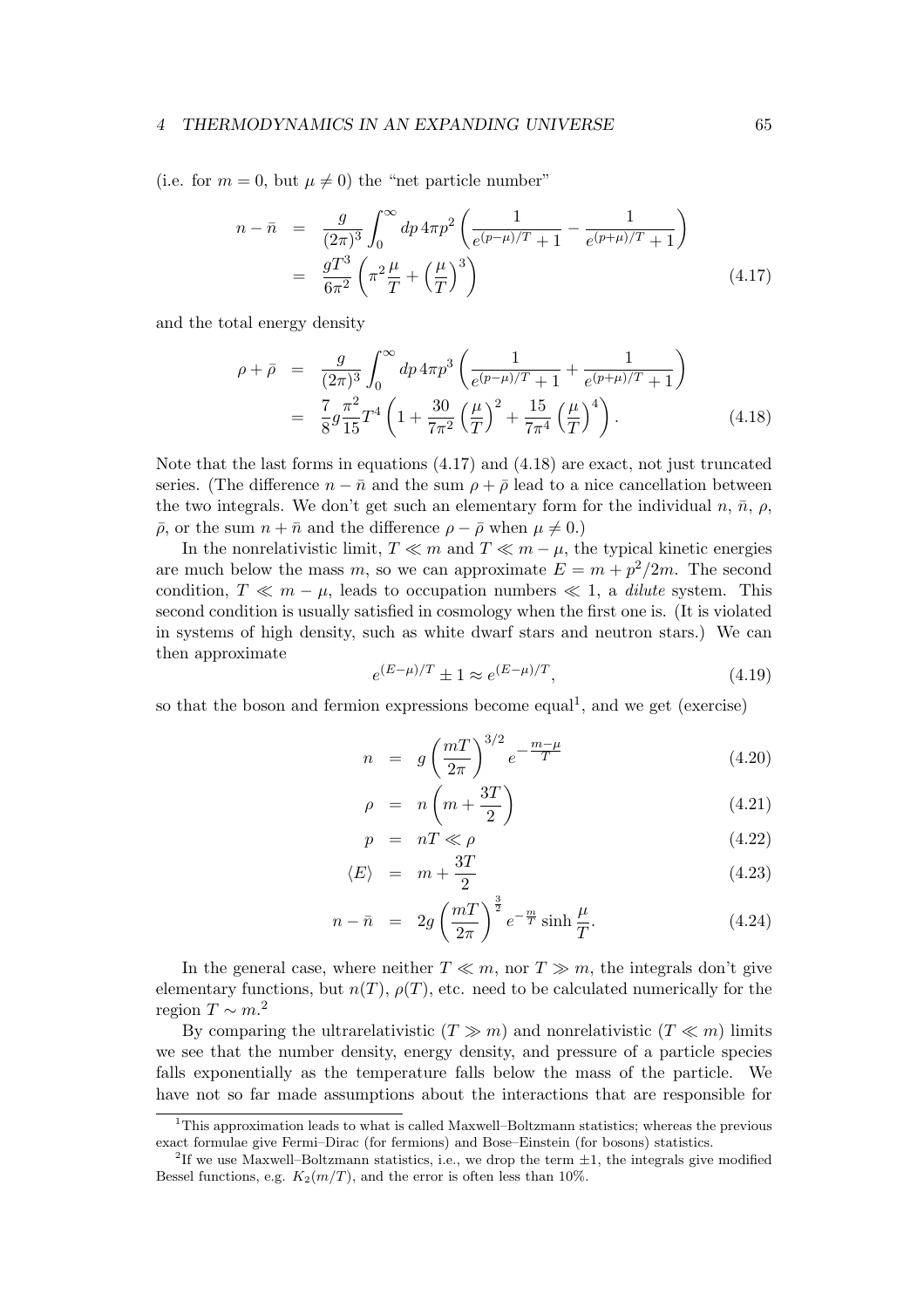maintaining equilibrium. In the cosmological case, these include annihilation and particle-antiparticle pair formation. At high temperatures, these reactions balance each other, but as the temperature falls below the mass, the thermal particle energies are not sufficient for pair production any more, so the reactions happen only in the annihilation direction. The process of particle-antiparticle annihilation takes place mainly (about 80%) during the temperature interval  $T = m \rightarrow \frac{1}{6}m$ , as shown in figure 1. It is thus not an instantaneous event, but takes several Hubble times.



Figure 1: The fall of energy density of a particle species, with mass  $m$ , as a function of temperature (decreasing to the right).

# 4.3 Effective number of degrees of freedom

According to the Friedmann equation the expansion of the universe is governed by the total energy density

$$
\rho(T) = \sum_i \rho_i(T) ,
$$

where  $i$  runs over particle species. Since the energy density of relativistic species is much greater than that of nonrelativistic species, it suffices to include the relativistic species only. (This is true in the early universe, but not at late times. Eventually the rest masses of the particles left over from annihilation begin to dominate and we enter the matter-dominated era.) We thus have

$$
\rho(T) = \frac{\pi^2}{30} g_*(T) T^4,\tag{4.25}
$$

where

$$
g_*(T) = g_b(T) + \frac{7}{8}g_f(T),
$$

and  $g_b = \sum_i g_i$  over relativistic bosons and  $g_f = \sum_i g_i$  over relativistic fermions. For pressure we have  $p(T) \approx \frac{1}{3}$  $rac{1}{3}\rho(T).$ 

The above is a simplification of the true situation: Since the annihilation takes a long time, there are long periods when the annihilation of some particle species is going on, and its contribution disappears gradually. Using the exact formula for  $\rho$ we define the effective number of degrees of freedom  $g_*(T)$  as

$$
g_*(T) \equiv \frac{30 \, \rho}{\pi^2 \, T^4} \,. \tag{4.26}
$$

We also define

$$
g_{*p}(T) \equiv \frac{90}{\pi^2} \frac{p}{T^4} \approx g_*(T) \tag{4.27}
$$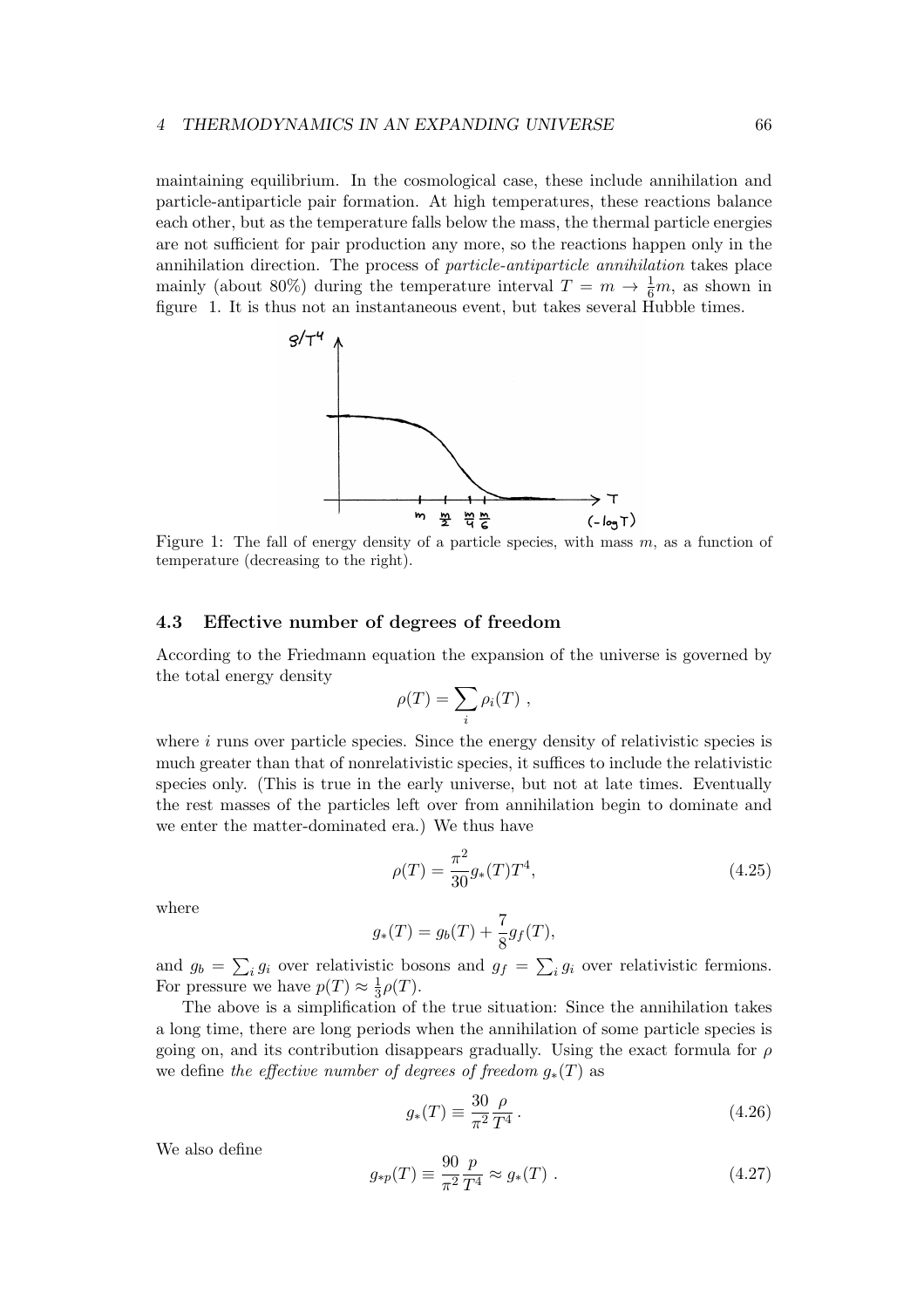When there are no annihilations taking place,  $g_{*p} = g_* = \text{ const} \Rightarrow p = \frac{1}{3}$  $rac{1}{3}\rho$ . From the Friedmann equation it then follows that  $\Rightarrow \rho \propto a^{-4}$ , so we have and  $\rho \propto T^4$ and  $T \propto a^{-1}$ . We will soon calculate the scale factor-temperature relation more precisely (including the effects of annihilations).

## 4.4 Redshift of momenta

The momentum of freely moving particles redshifts with the expansion of the universe as

$$
p(t_2) = \frac{a(t_1)}{a(t_2)} p(t_1) . \tag{4.28}
$$

Let us now show that it follows that ultrarelativistic non-interacting particles stay in kinetic equilibrium.

At time  $t_1$  a phase space element  $d^3p_1dV_1$  contains

$$
dN = \frac{g}{(2\pi)^3} f(\vec{p}_1) d^3 p_1 dV_1 \tag{4.29}
$$

,

particles, where

$$
f(\vec{p}_1) = \frac{1}{e^{(p_1 - \mu_1)/T_1} \pm 1}
$$

is the distribution function at time  $t_1$ . At time  $t_2$  these same  $dN$  particles are in a phase space element  $d^3p_2dV_2$ . How is the distribution function at  $t_2$ , given by

$$
\frac{g}{(2\pi)^3} f(\vec{p}_2) = \frac{dN}{d^3 p_2 dV_2}
$$

related to  $f(\vec{p}_1)$ ? Since  $d^3p_2 = (a_1/a_2)^3 d^3p_1$  and  $dV_2 = (a_2/a_1)^3 dV_1$ , we have

$$
dN = \frac{g}{(2\pi)^3} \frac{d^3 p_1 dV_1}{e^{(p_1 - \mu_1)/T_1} \pm 1}
$$
 (*dN* evaluated at  $t_1$ )  
\n
$$
= \frac{g}{(2\pi)^3} \frac{(\frac{a_2}{a_1})^3 d^3 p_2 (\frac{a_1}{a_2})^3 dV_2}{e^{(\frac{a_2}{a_1}p_2 - \mu_1)/T_1} \pm 1}
$$
 (rewritten in terms of  $p_2$ ,  $dp_2$ , and  $dV_2$ )  
\n
$$
= \frac{g}{(2\pi)^3} \frac{d^3 p_2 dV_2}{e^{(p_2 - \mu_2)/T_2} \pm 1}
$$
 (defining  $\mu_2$  and  $T_2$ ), (defining  $\mu_2$  and  $T_2$ )

where  $\mu_2 \equiv (a_1/a_2)\mu_1$  and  $T_2 \equiv (a_1/a_2)T_1$ . Thus distribution retains the thermal shape; the temperature and the chemical potential just redshift  $\propto a^{-1}$ .

Exercise. Show that for a non-relativistic particle species, the distribution function retains the thermal shape as the universe expands, with  $T_2 = T_1(a(t_1)/a(t_2))^2 \propto$  $a(t_2)^{-2}$  and  $\mu(t_2) = m + (\mu(t_1) - m)T_2/T_1$ .

# 4.5 Scale factor-temperature relation

The relation between the temperature  $T$  and the scale factor  $a$  follows from the conservation of entropy. The entropy density is  $s \equiv S/V$ , is related to the effective number of entropy degrees of freedom  $g_{*s}(t)$  as

$$
s(T) \equiv \frac{2\pi^2}{45} g_{*s}(T) T^3 \ . \tag{4.31}
$$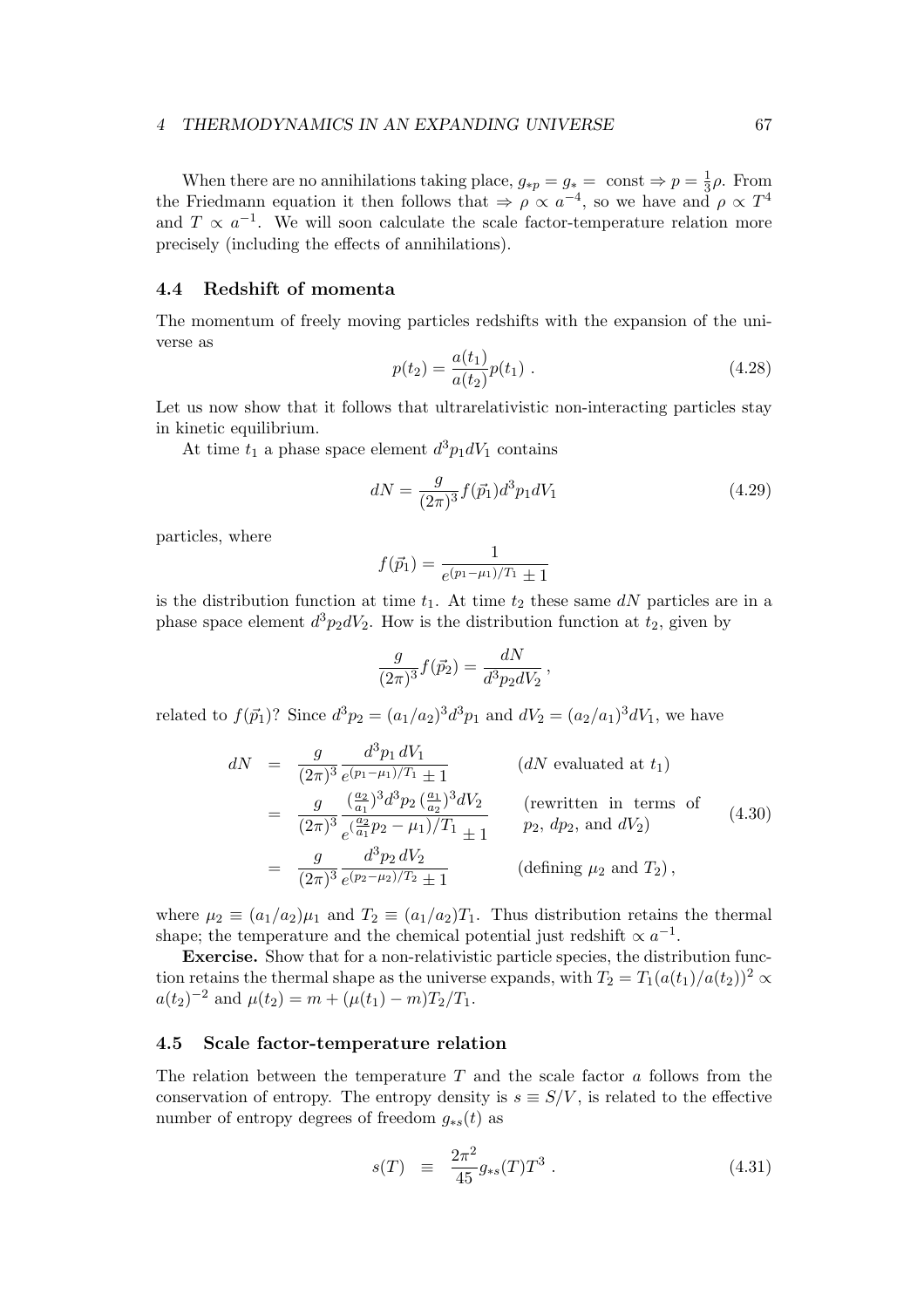

Figure 2: The expansion of the universe increases the volume element  $dV$  and decreases the momentum space element  $d^3p$  so that the phase space element  $d^3p dV$  stays constant.

The equation (4.31) defines  $g_{\ast s}(T)$ .

According to the second law of thermodynamics the total entropy of the universe never decreases: it either stays constant or grows. It turns out that entropy production in various processes in the universe is insignificant compared to the total entropy of the universe<sup>3</sup>, which is huge, and which is dominated by the relativistic species. Thus it is an excellent approximation to treat the expansion of the universe as adiabatic, so the entropy stays constant,

$$
d(sa^3) = 0.\t(4.32)
$$

This gives the desired relation between a and T:

$$
g_{*s}(T)T^3a(t)^3 = \text{constant} \tag{4.33}
$$

We will have much use for this formula.

In order to give substance to (4.33), we have to know what is  $g_{*s}(T)$ . For this we turn to the fundamental equation of thermodynamics,

$$
E = TS - pV + \sum_{i} \mu_i N_i ,
$$

from which we get

$$
s = \frac{\rho + p - \sum_{i} \mu_i n_i}{T} \tag{4.34}
$$

In general, we get the entropy density by summing up the contributions to  $\rho$  +  $p - \sum_i \mu_i n_i$  from all particle species, using the exact expressions given earlier. If

<sup>&</sup>lt;sup>3</sup>There may be exceptions to this in the very early universe, most notably the end of *inflation*, where essentially all of the entropy of the universe may have been produced. Recall that we are discussing only the entropy of matter: the entropy of gravitational degrees of freedom is a topic which remains poorly understood. Black holes are thought to have extremely large entropy.